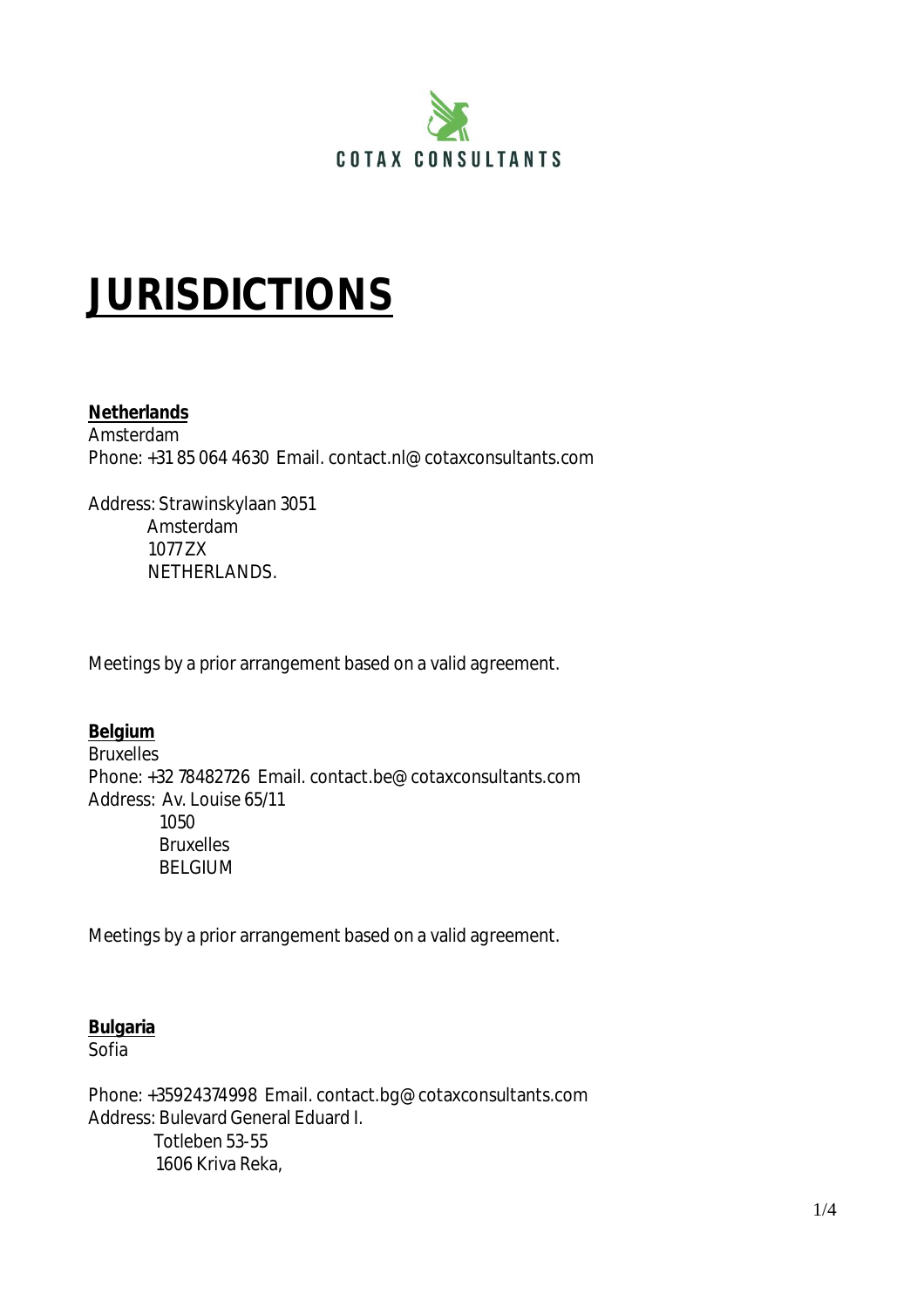

 SOFIA BULGARIA Meetings by a prior arrangement based on a valid agreement.

## **Cyprus**

Nicosia Phone: + 357 77 788549 Email. contact.cy@cotaxconsultants.com Address: 81-83 Grivas Digenis Ave. Nicosia, 1090 1090 **CYPRUS** 

Meetings by a prior arrangement based on a valid agreement.

## **Latvia**

Riga Email. contact.lv@cotaxconsultants.com Address: Tērbatas Street 14 Riga 1011 LATVIA

Meetings by a prior arrangement based on a valid agreement.

## **Luxembourg**

Phone: +352 20 30 15 48 Email. contact.lu@cotaxconsultants.com Address: 26 Bd Royal Level 5 2449 Luxembourg 1077 ZX LUXEMBOURG.

Meetings by a prior arrangement based on a valid agreement.

# **Malta**

St. Julian Phone: +356 2792 2858 Email. contact.mt@cotaxconsultants.com Address: 5th floor St Julians´s STJ3141 St JULIAN MALTA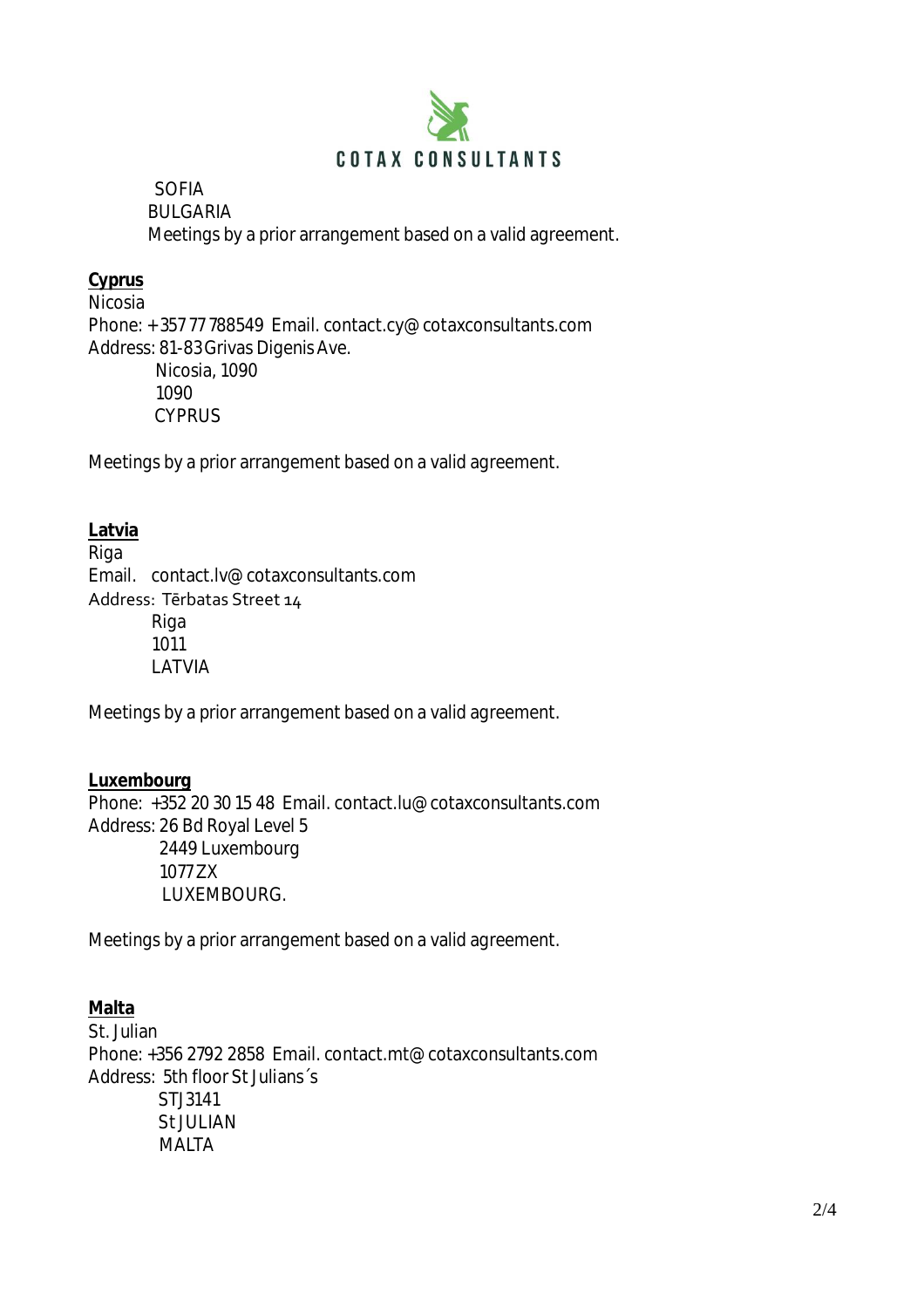

Meetings by a prior arrangement based on a valid agreement. Portugal **Lisboa**

Phone: +351 304 500 722 Email. contact.pt@cotaxconsultants.com Address: Avenida da Liberdade 110

> 1269-046 LISBOA PORTUGAL

Meetings by a prior arrangement based on a valid agreement.

## **Finland**

Helsinki Phone: +358 75 3257773 Email. contact.fi@cotaxconsultants.com Address: Mannerheimintie 12 b 00100 HELSINKI FINLAND

Meetings by a prior arrangement based on a valid agreement.

# **Estonia**

Tallinn Phone: +372 8804709 Email. contact.ee@cotaxconsultants.com Address: Viru väljak 2 Tallinn 10111

#### **ESTONIA**

Meetings by a prior arrangement based on a valid agreement.

#### **Germany**

Berlin Email. contact.de@cotaxconsultants.com

Address: Potsdamer Plats 10